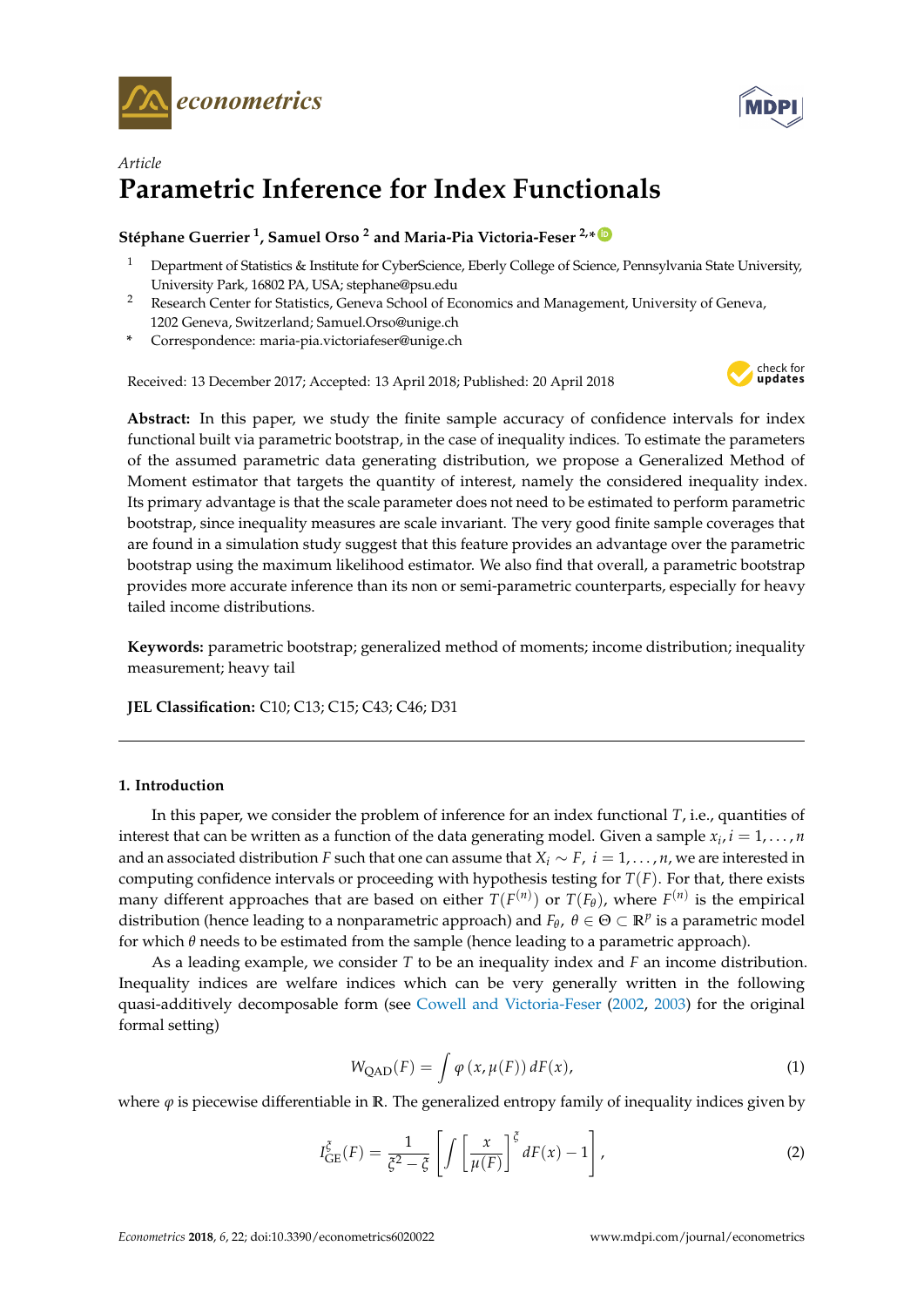is obviously obtained by setting

$$
\varphi(x,\mu(F)) = \frac{1}{\xi^2 - \xi} \left[ \left[ \frac{x}{\mu(F)} \right]^\xi - 1 \right].
$$
\n(3)

For example, the cases  $\zeta = 0$  and  $\zeta = 1$  are given by

<span id="page-1-1"></span>
$$
I_{GE}^0(F) = -\int \log\left(\frac{x}{\mu(F)}\right) dF(x),
$$
  
\n
$$
I_{GE}^1(F) = \int \frac{x}{\mu(F)} \log\left(\frac{x}{\mu(F)}\right) dF(x),
$$
\n(4)

with  $I^0_{\text{GE}}(F)$  being the Mean Logarithmic Deviation (see [Cowell and Flachaire](#page-9-2) [2015\)](#page-9-2) and  $I^1_{\text{GE}}(F)$  being the Theil index. A notable exception to the class in [\(1\)](#page-0-0) is the Gini coefficient which can be expressed in several forms, such as

$$
I_{\text{Gini}}(F) = 1 - 2 \int_0^1 \frac{C(F; q)}{\mu(F)} dq,
$$
\n(5)

with  $C(F; q) = \int^{F^{-1}(q)} x dF(x)$ , the cumulative income functional. Inference on  $T(F)$  can be done in several manners:

- 1. The (nonparametric) bootstrap is a distribution-free approach that allows to derive the sample distribution of  $T(F^{(n)})$  from which quantiles (for confidence intervals) and variance (for testing) can be estimated; for application to inequality indices, see e.g., [Mills and Zandvakili](#page-10-0) [\(1997\)](#page-10-0) and [Biewen](#page-9-3) [\(2002\)](#page-9-3).
- 2. Another distribution-free approach consists in deriving the asymptotic variance of the index using the Influence Function (*IF*) of [Hampel](#page-10-1) [\(1974\)](#page-10-1) (see also [Hampel et al.](#page-10-2) [1986\)](#page-10-2) as is done in [Cowell and Victoria-Feser](#page-9-0) [\(2003\)](#page-9-0) (for different types of data features such as censoring and truncating) and estimate it directly from the sample (see also [Victoria-Feser](#page-10-3) [1999;](#page-10-3) [Cowell and](#page-9-2) [Flachaire](#page-9-2) [2015\)](#page-9-2).
- 3. A parametric (and asymptotic) approach, given a chosen parametric model *F<sup>θ</sup>* for the data generating model, consists in first consistently estimating  $θ$ , say  $\hat{θ}$ , then considering its asymptotic properties such as its variance var $(\hat{\theta})$  and derive the corresponding asymptotic variance of  $T(F_{\hat{\theta}})$ using e.g., the delta method (based on a first order Taylor series expansion).
- <span id="page-1-0"></span>4. A parametric (finite sample) approach, given a chosen parametric model *F<sup>θ</sup>* for the data generating model, consists in first consistently estimating  $θ$ , say  $θ$ , then using parametric bootstrap to derive the sample distribution of  $T(F_{\hat{\theta}})$  from which quantiles (for confidence intervals) and variance (for testing) can be estimated.
- 5. Refinements and combinations of these approaches.

While most would agree that the fully parametric and asymptotic approach based on the delta method cannot provide as accurate inference as the other methods, it is not clear that avoiding the specification of a parametric model is the way to go. Indeed, for example, [Cowell and Flachaire](#page-9-2) [\(2015\)](#page-9-2) notice that nonparametric bootstrap inference on inequality indices is sensitive to the exact nature of the upper tail of the income distribution, in that bootstrap inference is expected to perform reasonably well in moderate and large samples, unless the tails are quite heavy. Similar conclusions are also drawn in [Davidson and Flachaire](#page-10-4) [\(2007\)](#page-10-4); [Cowell and Flachaire](#page-9-4) [\(2007\)](#page-9-4); [Davidson](#page-9-5) [\(2009\)](#page-9-5); [Davidson](#page-9-6) [\(2010\)](#page-9-6) and [Davidson](#page-9-7) [\(2012\)](#page-9-7). This has for example motivated [Schluter and van Garderen](#page-10-5) [\(2009\)](#page-10-5) and [Schluter](#page-10-6) [\(2012\)](#page-10-6), using the results of [Hall](#page-10-7) [\(1992\)](#page-10-7), to propose normalizing transformations of inequality measures using Edgeworth expansions, to adjust asymptotic Gaussian approximations.

Alternatively, [Davidson and Flachaire](#page-10-4) [\(2007\)](#page-10-4) and [Cowell and Flachaire](#page-9-4) [\(2007\)](#page-9-4) consider a semi-parametric bootstrap, where bootstrap samples are generated from a distribution which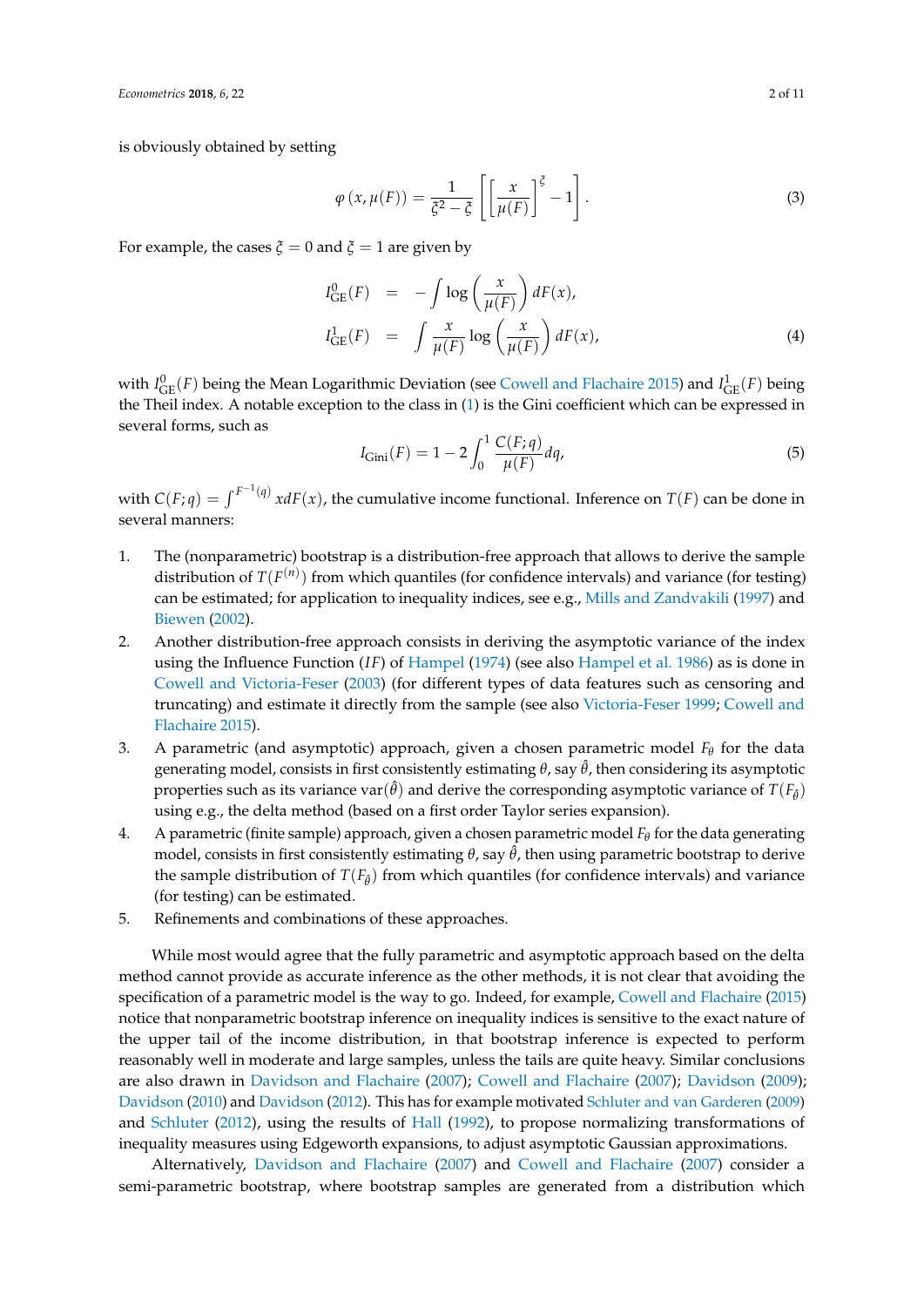combines a parametric estimate of the upper tail, namely the Pareto distribution, with a nonparametric estimate the other part of the distribution. We note that modelling the upper tail with a parametric model is common in instances were not only the interest lies in the upper tail itself but also where the data are sparse. For example, in finance, determination of the value at risk or expected shortfall is central to portfolio management, and in insurance, it is important to estimate probabilities associated with given levels of losses. A critical challenge is then to select the threshold from which the upper tail is modelled parametrically (see for example [Danielsson et al.](#page-9-8) [2001;](#page-9-8) [Guillou and Hall](#page-10-8) [2001;](#page-10-8) [Beirlant et al.](#page-9-9) [2002;](#page-9-9) [Dupuis and Victoria-Feser](#page-10-9) [2006](#page-10-9) and the references therein).

[Cowell and Flachaire](#page-9-2) [\(2015\)](#page-9-2) propose to use a another type of semi-parametric approach by which a mixture of lognormal distributions is first considered and then data are generated from the estimated mixture. A mixture of lognormal distributions to model the data can be thought of as a compromise between fully parametric and nonparametric estimation. The use of mixtures for income distribution estimation can be found for example in [Flachaire and Nuñez](#page-10-10) [\(2007\)](#page-10-10) and the references in [Cowell and](#page-9-2) [Flachaire](#page-9-2) [\(2015\)](#page-9-2).

Through a simulation study, [Cowell and Flachaire](#page-9-2) [\(2015\)](#page-9-2), Table 7, compare the actual coverage probabilities of 95% confidence intervals for the Theil index, using, as data generating models, the lognormal distribution and the Singh-Maddala (SM) distribution [\(Singh and Maddala](#page-10-11) [1976\)](#page-10-11), with varying parameters to increase the heaviness of the tail. The different methods cited above are compared. [Cowell and Flachaire](#page-9-2) [\(2015\)](#page-9-2) conclude that, in the presence of very heavy-tailed distributions, even if significant improvements can be obtained on the fully asymptotic and the standard bootstrap methods, none of the alternative methods provides very good results overall.

Moreover, [Cowell and Flachaire](#page-9-2) [\(2015\)](#page-9-2) do not consider a parametric bootstrap and this has motivated the present paper. Namely, we study the behaviour of coverage probabilities associate to the index functional  $T(F)$  using a parametric bootstrap based on samples generated from  $F_{\hat{\theta}}$ (i.e., Approach [4\)](#page-1-0). A parametric model introduces a form of smoothness into the inferential procedure which can lead to more accurate inference. This is for example a fundamental argument for modelling the upper tail with a Pareto distribution. Specifying a parametric distribution for the data generating process can be considered as an additional risk of introducing "error" in the inferential procedure. With income distributions, common wisdom however suggests that some parametric models are sufficiently flexible to encompass most of the data generating processes observed with real data. For example, the four parameters generalized beta distribution of second kind (GB2) proposed by [\(McDonald](#page-10-12) [1984\)](#page-10-12), which encompasses the generalized gamma, the Singh-Maddala and Dagum distribution [\(Dagum](#page-9-10) [1977\)](#page-9-10) (see also [McDonald and Xu](#page-10-13) [1995\)](#page-10-13), can be considered as sufficiently general to model income data. If this is not the case, then one would wonder if the lack of flexibility of a general four parameter model is not due to a spurious amount of observations, and hence consider a robust estimation approach as proposed and motivated in [Cowell and Victoria-Feser](#page-9-11) [\(1996\)](#page-9-11), see also [\(Cowell and Victoria-Feser](#page-9-12) [2000\)](#page-9-12).

In this paper, as an alternative to the classical Maximum Likelihood Estimator (MLE), we propose a *Target Matching Estimator* (TME), a member of the class of Generalized Method of Moments (GMM) estimators [\(Hansen](#page-10-14) [1982\)](#page-10-14), where one of the "moments" is the targeted inequality index *T*. It has the advantage that for inference on *T*, the scale parameter does not need to be estimated (and hence can be set to an arbitrary value), so that the estimation exercise is simpler in that the optimization is performed in a smaller dimension. We derive its asymptotic properties and compare them to the MLE when targeting  $T(F_\theta)$ . As illustrated in a simulation study, it turns out that the finite sample coverage probabilities obtained from a parametric bootstrap based on this alternative estimator are far more accurate than the ones computed with other methods, especially with heavy tailed income distributions.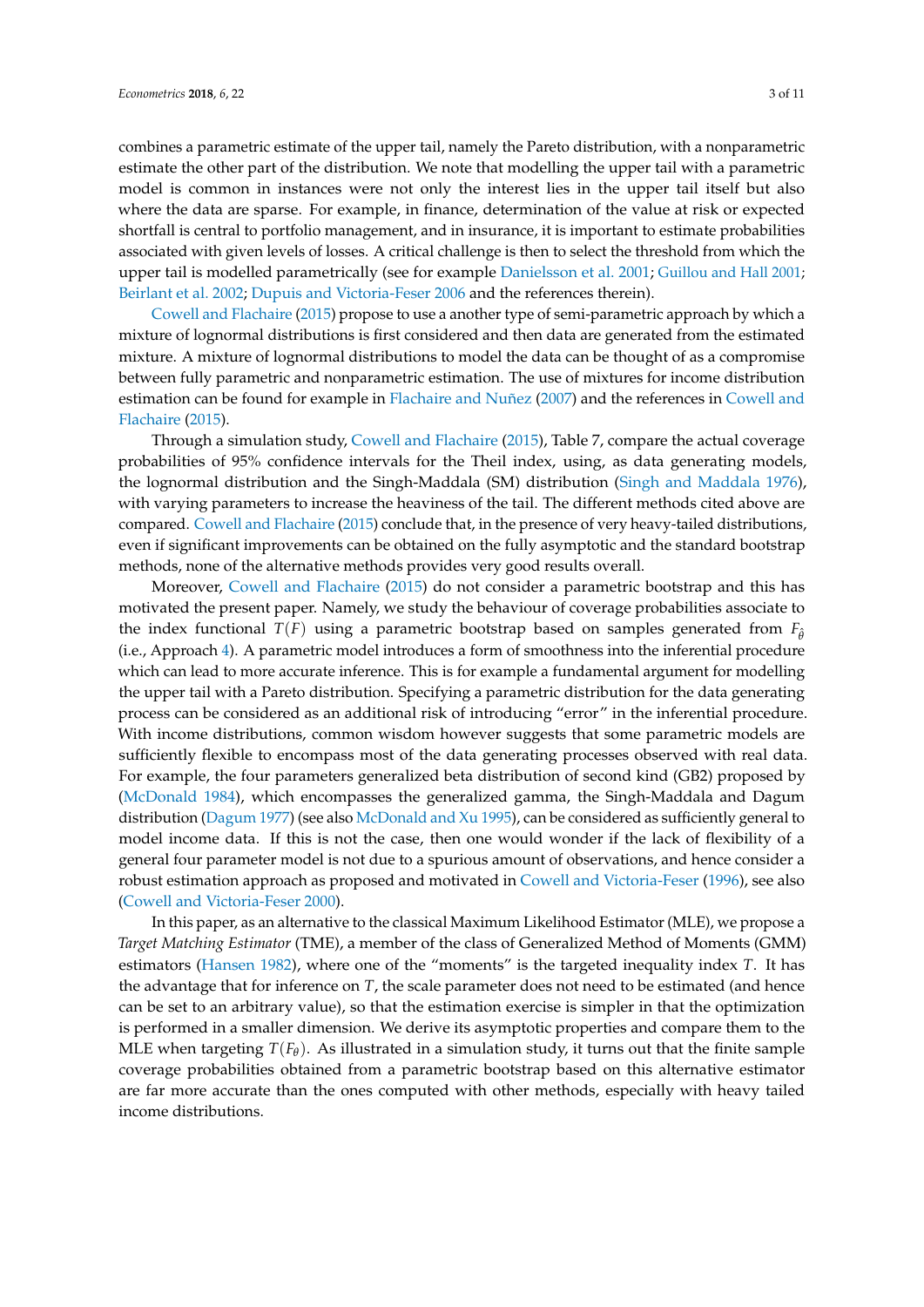#### <span id="page-3-3"></span>**2. A Target Matching Estimator**

Recall that we are interested in making inference on an inequality index *T* and we assume that the sample data are generated from a (sufficiently general) parametric mode  $F_{\theta}$ ,  $\theta \in \Theta \subset \mathbb{R}^p$ . We let  $\nu = (T, S_1, \ldots, S_{q-1})'$  be a vector of statistics of length *q*, where the first element is the statistic of interest and the remaining  $q - 1$  elements are additional statistics. We denote by  $\hat{v}$  the sample vector of statistics and by  $v_n(\theta)$  its expectation at the model  $F_{\theta}$ , for a fixed sample size *n*. Assuming that the mapping  $\theta \mapsto \nu_n(\theta)$  is bijective, a GMM estimator can be defined as

<span id="page-3-0"></span>
$$
\hat{\theta} = \underset{\theta \in \Theta}{\operatorname{argmin}} \left\| \hat{\nu} - \nu_n(\theta) \right\|_{\Omega}^2 \tag{6}
$$

where  $\Omega$  is positive definite *q* × *q* matrix of weights, possibly estimated from the sample (in that case one assumes that it converges to a non-stochastic quantity), used to adjust the statistical efficiency of  $\hat{\theta}$ . If  $ν_n(θ)$  cannot be obtained in an analytically tractable form, one can use instead  $ν(θ) = \lim_{n \to \infty} ν_n(θ)$ , or alternatively, use Monte Carlo simulations to approximate  $v_n(\theta)$ , leading to a Simulated Method of Moments (SMM) estimator [\(McFadden](#page-10-15) [1989\)](#page-10-15) given by

<span id="page-3-1"></span>
$$
\hat{\theta} = \underset{\theta \in \Theta}{\operatorname{argmin}} \left\| \hat{v} - \bar{v}_n(\theta) \right\|_{\Omega}^2 \tag{7}
$$

where  $\bar{v}_n(\theta) = \frac{1}{B} \sum_{b=1}^B \hat{v}_b$  and  $\hat{v}_b = \hat{v}_b(F_\theta)$  is the *b*-th vector of statistics obtained on pseudo-values simulated from  $F_{\theta}$ . If the number of simulation *B* is infinite, then the estimators in [\(6\)](#page-3-0) and [\(7\)](#page-3-1) are equivalent, otherwise the latter is (asymptotically) less efficient.

It is computationally advantageous to have an analytic expression for  $v(\theta)$  and thus prefer this approximation over  $\bar{v}_n(\theta)$ . However, in finite samples, the bias on  $\hat{\theta}$  using  $v(\theta)$  may be more important than the one resulting from using  $\bar{v}_n(\theta)$  (see [Guerrier et al.](#page-10-16) [2018\)](#page-10-16). An other approach, considered for example by [Arvanitis and Demos](#page-9-13) [\(2015\)](#page-9-13), is to directly approximate  $\nu_n(\theta)$  with expansions on analytical functions.

Given that the interest here is to make inference about a functional *T*, one also needs to consider a suitable choice for the (additional) statistics in *ν*. Obviously one needs to choose a number of statistics at least as large as the number of parameter in the assumed model, i.e.,  $q \geq p$ . If these statistics are sufficient, then  $q = p$ . Moreover, *T* may depend only on  $q_s < p$  of the elements of  $\theta$ , and for this purpose, the whole estimation of  $\theta$  maybe an unnecessary burden. Let  $\theta = (\theta^{s'}, \theta^{c'})$ where  $\theta^s$ , of dimension  $q_s \geq 1$  is the vector of parameters that (uniquely) determines *T* whereas  $\theta^c$ , of dimension *qc*, is the vector of "nuisance parameters" that do not influence *T*. Then, instead of solving [\(6\)](#page-3-0) or [\(7\)](#page-3-1), we propose to consider a *Target Matching Estimator* (TME) defined as

<span id="page-3-2"></span>
$$
\hat{\theta}^s = \underset{\theta^s \in \Theta^s \subset \mathbb{R}^{q_s}}{\operatorname{argmin}} \left\| \hat{\nu}^s - \nu(\theta^s) \right\|_{\Sigma}^2 \tag{8}
$$

It is known that in an homogeneous system the asymptotic covariance of  $\hat{\theta}^s$  is not influenced by the weighting matrix Σ (supposedly independent from *θ*) as long as Σ is a positive-definite matrix. Since we consider the case when the dimension of the statistics and the parameters of interest are the same, i.e.,  $\dim(\nu) = \dim(\theta^s) = q^s$ , taking the identity matrix for  $\Sigma$ , and assuming that the minimum of the quadratic function is attained in the interior of the parameter space Θ*<sup>s</sup>* , we then have that [\(8\)](#page-3-2) can be equivalently written as

$$
\hat{\theta}^s = \underset{\theta^s \in \Theta^s \subset \mathbb{R}^{q_s}}{\arg \text{zero}} \left[ \hat{\nu}^s - \nu(\theta^s) \right].
$$

The generalized entropy family of measures and the Gini index are scale invariant whereas the models  $F_{\theta}$  usually suggested in the literature [\(Kleiber and Kotz](#page-10-17) [2003\)](#page-10-17) are parametrised with a scale component. Indeed, let *δ*, an element of *θ*, denote the scale parameter, then with the linear property of the expectation,  $I_{GE}^{\zeta}(F)$  in [\(2\)](#page-0-1) is invariant to any transformation  $\delta X$ . The same statement is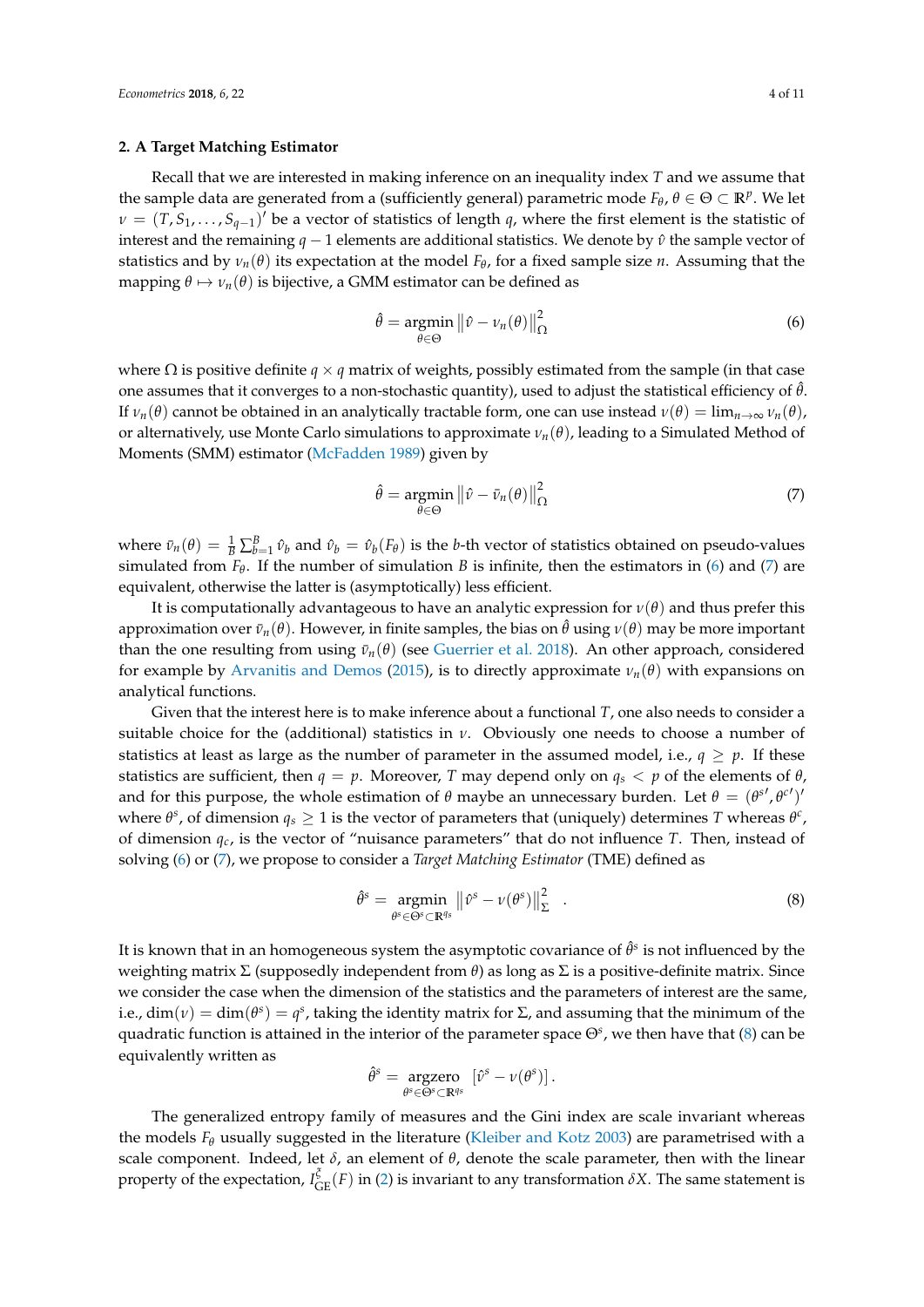true for the Gini coefficient. This is not surprising as scale-invariance is indeed one of the required property of inequality indices. We hence have  $(\partial/\partial \delta)T(F_{\theta}) = 0$ , so that  $\theta^s$  is  $\theta$  without the scale parameter  $\delta$ . Note that  $(\partial/\partial \delta)T(F_{\theta}) = 0$  may be useful in situations where the analytical form of  $T(F_{\theta})$ is not available.

More generally, suppose we are in the situation where *T* is such that  $(\partial/\partial \theta^c)T(F_{\theta}) = 0$  and  $(\partial/\partial\theta^s)T(F_{\theta}) \neq 0$ . Also suppose that the statistics  $S_1, \ldots, S_{q-1}$  are chosen such that  $(\partial/\partial\theta^c)S_j(F_{\theta}) = 0$ and  $(\partial/\partial\theta^s)S_j(F_{\theta}) \neq 0$ ,  $j = 1, ..., q - 1$ ,  $q = p$ , then [\(8\)](#page-3-2) provides a suitable estimator for inference on *T*. For scale invariant inequality measures *T*, any statistics of the form

<span id="page-4-1"></span>
$$
S_k(x) = \frac{1}{n} \sum_{i=1}^n \left(\frac{x_i}{\hat{\mu}}\right)^k, \quad k \in \mathbb{R}, \quad \hat{\mu} = \frac{1}{n} \sum_{i=1}^n x_i,
$$
 (9)

is also scale-invariant. This is also true with a logarithmic transformation as

<span id="page-4-2"></span>
$$
U_l(x) = \frac{1}{n} \sum_{i=1}^n (\log(x_i) - \hat{m})^l, \quad l \in \mathbb{R}, \quad \hat{m} = \frac{1}{n} \sum_{i=1}^n \log(x_i).
$$
 (10)

Finally, for the choice of  $F_{\theta}$ , one can consider the GB2 (see Section [4\)](#page-5-0) which is sufficiently general to encompass real data situations with income data [\(Bandourian et al.](#page-9-14) [2002\)](#page-9-14). Alternatively, as suggested for example in [Cowell and Flachaire](#page-9-2) [\(2015\)](#page-9-2), one can also consider the SM distribution.

In the simulation Section [4](#page-5-0) we propose suitable statistics  $\nu$  that are used in [\(8\)](#page-3-2). Given these statistics *ν* and an assumed data generating model *F<sup>θ</sup>* , inference about *T*, using the parametric bootstrap, is obtained using Algorithm [1.](#page-4-0)

**Algorithm 1:** TME-percentile confidence interval

**Input** : A given function  $v^s$ ; its sample version  $\hat{v}^s$ ; number of iteration *B*; a confidence level  $1 - \alpha$ . **Output :**An interval: [*H* (*n*) <sup>(*n*</sup>)</sup>(α/2),  $H_T^{(n)}$  $\frac{H^{(n)}(1 - \alpha/2)}{T}$ , where  $H^{(n)}(T)$  $T_{T}^{(n)}(\alpha) = \inf \{ t : F_{T}^{(n)} \}$  $F_T^{(n)}(t)$  ≥ α},  $F_T^{(n)}$ An interval.  $[T_T \ (u/2), T_T \ (1 - u/2)]$ , where  $T_T \ (u) = \ln[\mathcal{U} \cdot T_T \ (t) \leq \alpha f$ ,  $T_T$  is the empirical distribution function of *T*, with realizations  $T_1, \ldots, T_B$ . **Compute**  $\hat{\theta}^s = \operatorname{argmin}_{\theta^s} ||\hat{\nu}^s - \nu(\theta^s)||^2$ . **Fix**  $\theta^c$  to an arbitrary value in  $\Theta^c$ . **for**  $b \leftarrow 1$  **to**  $B$  **do**  $\text{Draw a sample } X^{(b)} \sim F_{\theta = (\hat{\theta}^s, \theta^c)}.$ Compute  $T_b$  on  $X^{(b)}$ . **end Compute** the percentiles  $H_T^{(n)}$ <sup>(*n*</sup>)</sup>(α/2),  $H_T^{(n)}$  $T_T^{(n)}(1 - \alpha/2)$  on the values  $T_1, \ldots, T_B$ .

<span id="page-4-0"></span>Note that if  $\bar{v}(\theta^s)$  is used instead of  $v(\theta^s)$  in [\(8\)](#page-3-2), the last step of the optimization leading to  $\hat{\theta}^s$ readily delivers  $(T_1, \ldots, T_B)$ .

#### **3. Asymptotic Properties**

We now look at the asymptotic distribution of the TME in [\(8\)](#page-3-2). Since  $\theta^c$  is fixed but  $\theta^s$  is estimated by matching some statistics  $\nu$ , a crucial question is on whether  $\hat{\theta}^s$  is more efficient than say  $\hat{\theta}^s_{\mathrm{MLE}}$ the estimator that we would have obtained by the MLE on the whole vector *θ*. In order to answer this question consider a setting in which the regular conditions for the MLE  $\hat{\theta}_{MLE}$  to be square root-*n* consistent are met. In this case, we let  $\mathcal I$  denotes the Fisher information matrix evaluated at the point  $\theta_0 \in \Theta$ , we have

$$
n^{1/2} \left( \hat{\theta}_{MLE} - \theta_0 \right) \rightsquigarrow \mathcal{N} \left( 0, \mathcal{I}^{-1} \right).
$$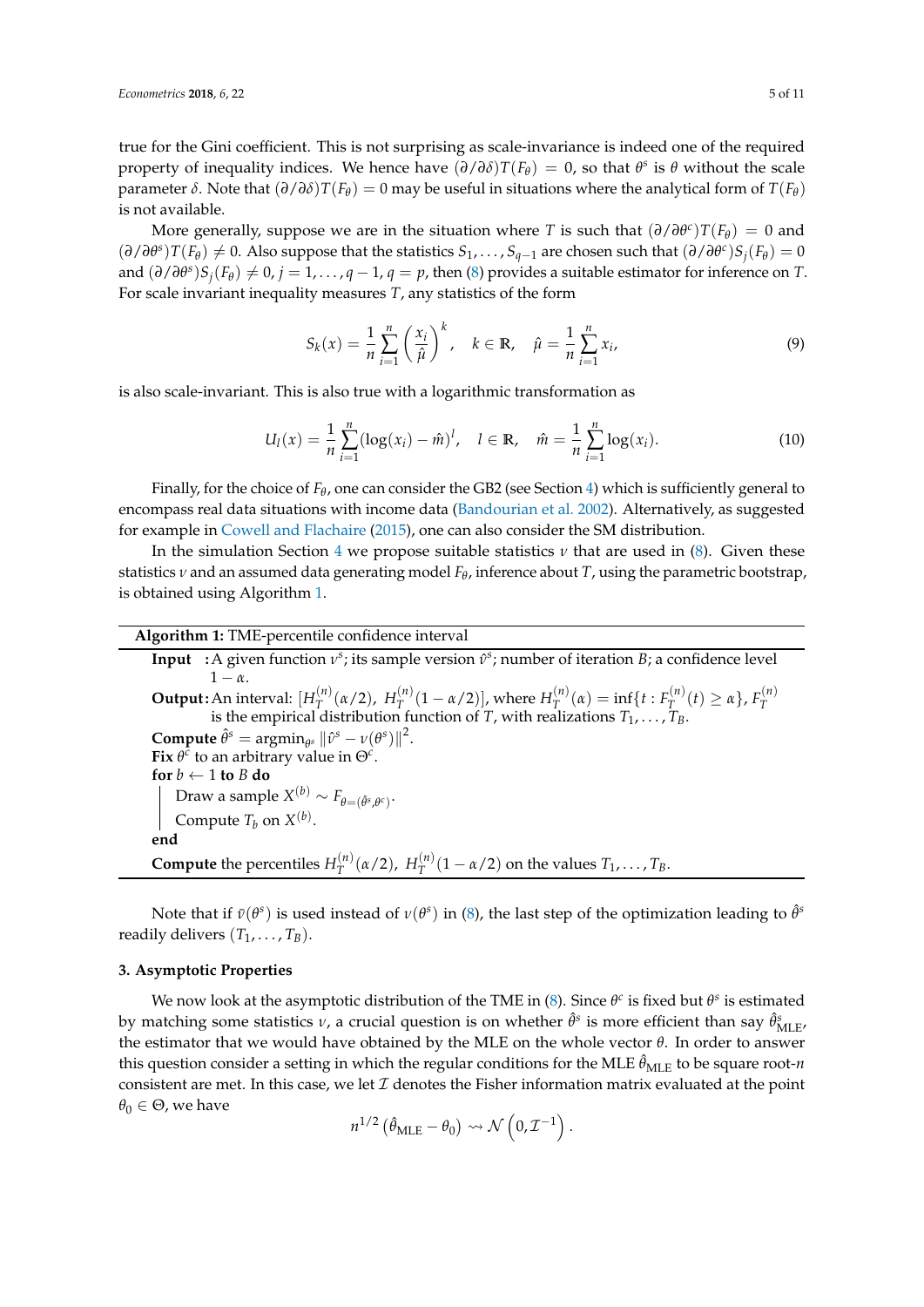This setting is clearly not the weakest possible in theory for our analysis and may be further relaxed. We do not attempt to pursue the weakest possible conditions to avoid overly technical treatments in establishing the theoretical result given in this section.

<span id="page-5-1"></span>**Theorem 1.** Let  $\Theta^s \subset \mathbb{R}^{q_s}$  be compact. Suppose that the point  $\theta^s_0$  is in the interior of  $\Theta^s$ . Suppose that  $v(\theta^s_0)$  is *the expectation of*  $\hat{v}^s$  *when n is large. If*  $n^{1/2}$  $(\hat{v}^s - \nu(\theta^s_0))$  *satisfies a central limit theorem with covariance matrix* Ξ*, the mapping θ* 7→ *ν is bijective, continuously once differentiable in an open neighborhood of the point*  $\theta_0^s \in \Theta^s$  and the derivative  $\dot{v}$  is nonsingular at the point  $\theta_0^s$ , then

$$
n^{1/2}\dot{\nu}(\theta_0^s) (\hat{\theta}^s - \theta_0^s) \rightsquigarrow \mathcal{N}(0,\Xi).
$$

The proof is provided in the Appendix [A.](#page-8-0)

Compared to the MLE, the additional condition that the statistics *ν*ˆ *s* satisfy a central limit theorem is mild and generally met in practice for sample moments and the inequality indices considered here. The results on the delta method and the continuous mapping theorem of [Phillips](#page-10-18) [\(2012\)](#page-10-18) may be employed to refine Theorem [1](#page-5-1) to the case where the known function  $\nu$  is replaced by the function evaluated by simulation  $\bar{v}_n$ .

The asymptotic covariance matrix of  $\hat{\theta}^s$ , given in Theorem [1](#page-5-1) by  $[\dot{\nu}(\theta_0^s)']^{-1}\Xi\dot{\nu}(\theta_0^s)^{-1}$ , is proportional to the inverse of the derivative of the expectation of the statistics with respect to *θ* and the asymptotic covariance matrix of the statistics. The choice of statistics should then be guided by their sensitivity to *θ* and their variability at the model. The same argument is found in [Heggland and](#page-10-19) [Frigessi](#page-10-19) [\(2004\)](#page-10-19).

If the statistics  $\nu$  are sufficient, then the asymptotic covariance matrix of  $\hat{\theta}^s$  is equivalent to the asymptotic covariance matrix of the MLE conditionally on  $\hat{\theta}_{MLE}^{c}$  fixed. From the properties of the normal distribution, we have asymptotically that

$$
n^{1/2} \left( \hat{\theta}_{\text{MLE}}^s - \theta_0^s \right) \Big| \left( \hat{\theta}_{\text{MLE}}^c = \theta_0^c \right) \rightsquigarrow \mathcal{N} \left( \mathbf{0}, V_{ss} \right),
$$

where  $V_{ss} = \mathcal{I}_{ss}^{-1} - [\mathcal{I}^{-1}]_{sc}\mathcal{I}_{cc}[\mathcal{I}^{-1}]_{cs}$ ,  $\mathcal{I}_{ss}$  denotes the partition of  $\mathcal I$  corresponding to  $\theta^s$ ,  $\mathcal{I}_{cc}$  for  $\theta^c$  and  $[\mathcal{I}^{-1}]_{sc}$  for the covariances between  $\hat{\theta}_{MLE}^s$  and  $\hat{\theta}_{MLE}^c$ . Thus, the estimator  $\hat{\theta}^s$  obtained from [\(8\)](#page-3-2) has a smaller variance than the unconditional MLE by a factor  $[{\cal I}^{-1}]_{sc}$   $\cal I_{cc}[{\cal I}^{-1}]_{cs}\geq0.$  In particular, this gain could by substantial if  $\hat{\theta}^c$  has a large variance. On the other hand, the gain would be null if  $\hat{\theta}^s$  and  $\hat{\theta}^c$ are independent as their covariances  $[\mathcal{I}^{-1}]_{sc} = [\mathcal{I}^{-1}]'_{cs} = 0$ .

Choosing "good" statistics *ν*ˆ *s* remains a difficult task: sufficient statistics with appropriate data reduction and with the property of being independent (asymptotically) from  $θ<sup>c</sup>$  may be hard to find. [Heggland and Frigessi](#page-10-19) [\(2004\)](#page-10-19) suggest a graphical procedure based on simulation to find statistics "sensitive enough" to the parameter of interest. In a similar context, [Gallant and Tauchen](#page-10-20) [\(1996\)](#page-10-20) propose to use the likelihood score function of a model "close" to the one of interest as statistics. In the present context, it could be a probability model parametrised by  $\theta$ <sup>s</sup> only. There are however no guarantee that such a model exists, and if it does, it might be not unique.

#### <span id="page-5-0"></span>**4. Simulation Study**

We consider here two parametric distributions, namely the four parameters GB2 and the three parameters SM distributions. We compare the coverage probabilities provided by the parametric bootstrap using on the one hand the MLE and on the other hand the TME approach presented in Section [2](#page-3-3) (using Algorithm [1\)](#page-4-0) to the nonparametric bootstrap for the GB2. We also compare the coverage probabilities assuming a SM data generating process, to a variance stabilizing transform of the index proposed by [Schluter](#page-10-6) [\(2012\)](#page-10-6) (Varstab), the semi-parametric approach of [Davidson and Flachaire](#page-10-4) [\(2007\)](#page-10-4) and [Cowell and Flachaire](#page-9-4) [\(2007\)](#page-9-4) (Semip) and when mixtures of lognormal distributions are used to fit the density as proposed in [Cowell and Flachaire](#page-9-2) [\(2015\)](#page-9-2).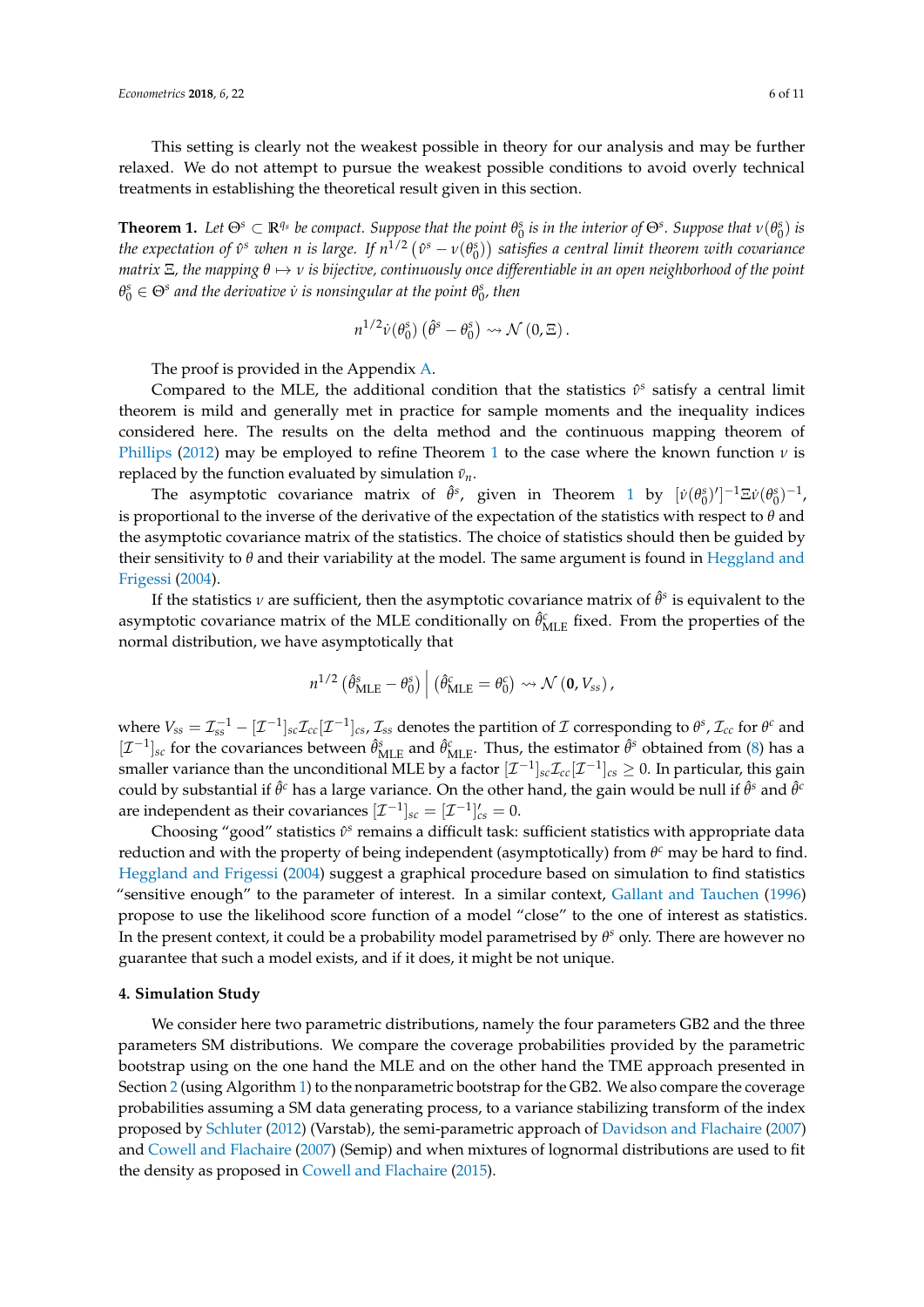The GB2 has density function

$$
f_{\theta}(x) = \frac{ax^{ap-1}}{b^{ap}\mathcal{B}(p,q)(1 + (x/b)^a)^{p+q}}, \quad x, a, b, p, q > 0,
$$
 (11)

where  $\beta$  is the beta function, *b* is the scale parameter, *a*, *p* and *q* are shape parameters. Note that here we consider *a* to be positive, yet, the distribution of the inverse may be obtained by allowing *a* to be negative [\(McDonald and Xu](#page-10-13) [1995\)](#page-10-13). Suppose we are interested in the Theil index defined in [\(4\)](#page-1-1), the population index, with  $\theta = (a, b, p, q)'$ , is given by

$$
T(F_{\theta}) = \log(\Gamma(p)) + \log(\Gamma(q)) - \log\left(\Gamma\left(\frac{aq-1}{a}\right)\right) - \log\left(\Gamma\left(\frac{ap+1}{a}\right)\right) + \frac{1}{a}\left[\psi\left(\frac{ap+1}{a}\right) - \psi\left(\frac{aq-1}{a}\right)\right],
$$

where  $\Gamma$  is the gamma function and  $\psi$  is the digamma function. Clearly the Theil index is scale invariant, so that we set  $\theta^s = (a, p, q)'$  and  $\theta^c = b$ .

The population values of the statistics  $S_k$  in [\(9\)](#page-4-1) are given by

$$
S_k(F_{\theta}) = \frac{\left[\Gamma(p)\Gamma(q)\right]^{k-1} \Gamma\left(\frac{aq-k}{a}\right) \Gamma\left(\frac{ap+k}{a}\right)}{\left[\Gamma\left(\frac{aq-1}{a}\right) \Gamma\left(\frac{ap+1}{a}\right)\right]^k}, k \in \mathbb{R},
$$

and the ones for  $U_l$  in [\(10\)](#page-4-2), for  $l = 2, 3$ , are given by

$$
U_2(F_{\theta}) = \frac{\psi^{(1)}(p) + \psi^{(1)}(q)}{a^2},
$$
  

$$
U_3(F_{\theta}) = \frac{\psi^{(2)}(p) - \psi^{(2)}(q)}{a^3},
$$

where *ψ* (*m*) is the polygamma function, i.e., the *m*-th derivative of the digamma function *ψ*. As is done in [Cowell and Flachaire](#page-9-2) [\(2015\)](#page-9-2), we consider the SM distribution with density

$$
f_{\theta}(x) = \frac{aqx^{a-1}}{b^a(1 + (x/b)^a)^{1+q}}, \quad x, a, b, q > 0,
$$
 (12)

and corresponding population statistics *T*,  $S_k$  and  $U_l$ ,  $l = 2, 3$ , given by

$$
T(F_{\theta}) = 1 + \log(\Gamma(q)) - \log\left(\Gamma\left(\frac{aq - 1}{a}\right)\right) - \log\left(\Gamma\left(\frac{a + 1}{a}\right)\right)
$$

$$
+ \frac{1}{a}\left[\psi\left(\frac{1}{a}\right) - \psi\left(\frac{aq - 1}{a}\right)\right],
$$

$$
S_k(F_{\theta}) = \frac{a^k \Gamma(q)^{k-1} \Gamma\left(\frac{aq - k}{a}\right) \Gamma\left(\frac{k + a}{a}\right)}{\Gamma\left(\frac{1}{a}\right) \Gamma\left(\frac{aq - 1}{a}\right)}, k \in \mathbb{R},
$$

$$
U_2(F_{\theta}) = \frac{\pi^2 + 6\psi^{(1)}(q)}{6a^2},
$$

$$
U_3(F_{\theta}) = \frac{-\psi^{(2)}(q) - 2\zeta(3)}{a^3},
$$

where  $\zeta(3)$  is the Apéry's constant.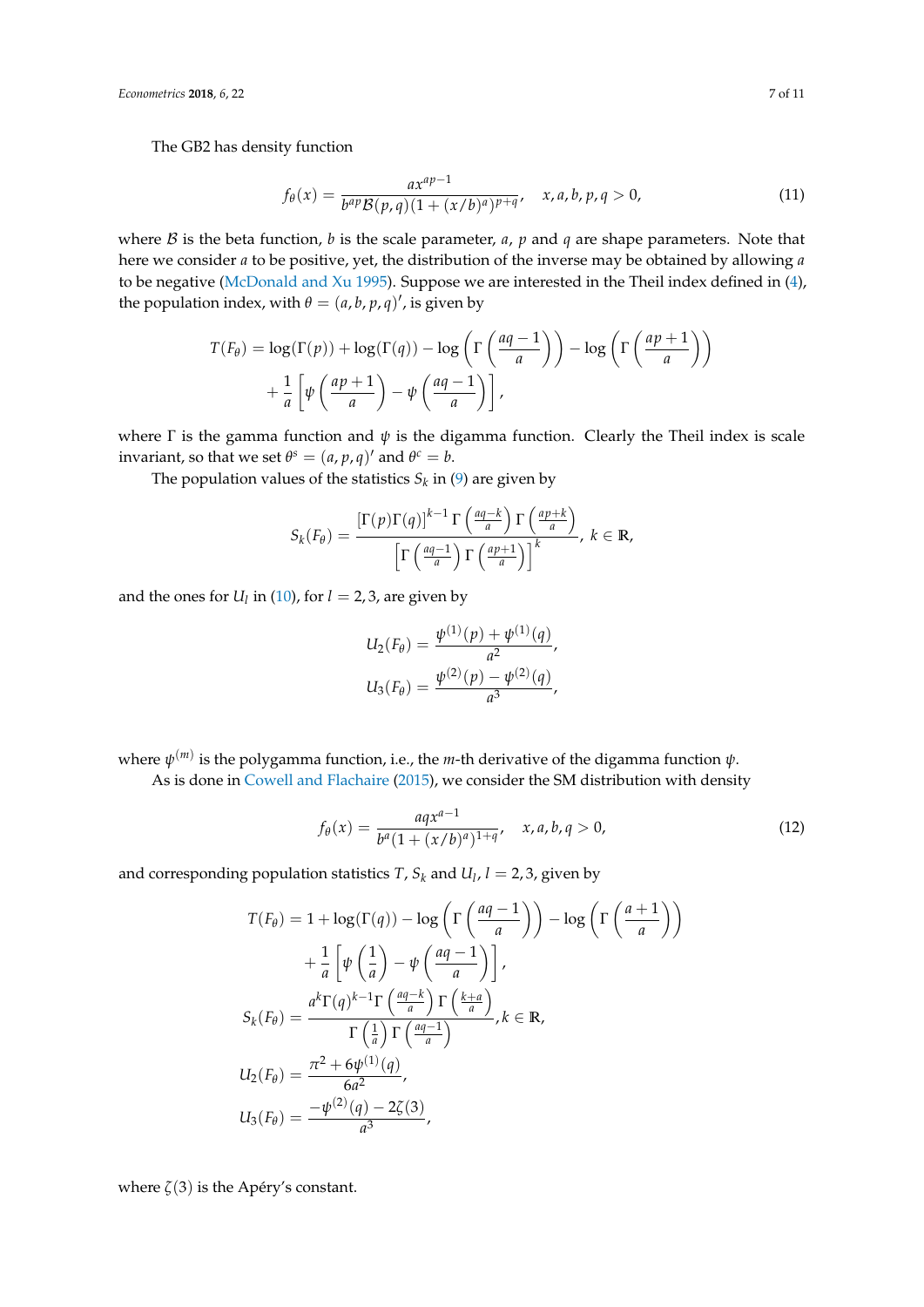Under the GB2, for generating the data, we set  $\theta^s = (a = 3, p = 3.5, q = 0.8)'$ ,  $\theta^c = (b = 10)$ and  $n = 250, 500, 1000$ . For the TME, we choose the vector of statistics to be  $v = [T(x), U_2(x), U_3(x)]'$ with  $T(x)$  the Theil index and  $U_i(x)$ ,  $j = 2, 3$  given in [\(10\)](#page-4-2). We fix the value of the scale parameter to the arbitrary value of one ( $b = 1$ ) in Algorithm [1.](#page-4-0) We repeat the experiment 10<sup>4</sup> times and set the number of bootstrap replicates to  $B = 10^3$ .

To solve for  $\hat{\theta}^s$  in [\(8\)](#page-3-2) or for the MLE, we use the classical quasi-Newton optimization algorithm with starting values obtained from the differential evolution heuristic [\(Storn and Price](#page-10-21) [1997\)](#page-10-21), in order to mimic a real situation in which the true parameter's values are unknown.

In Table [1,](#page-7-0) we report the performances of the three approaches with respect to a nominal confidence level of 95% for the three sample sizes. As already shown in the literature (see e.g., [Cowell and Flachaire](#page-9-2) [2015\)](#page-9-2), we find poor performance for the nonparametric bootstrap (Boot), far from the nominal confidence level. The parametric bootstrap using the MLE provides reasonable finite sample coverage that are nevertheless conservatives. On the other hand, the performance of parametric bootstrap using the TME is overall satisfactory, with enhanced performance when sample size increases.

<span id="page-7-0"></span>**Table 1.** Finite sample coverage probability with respect to a nominal confidence level (two-sided) of 95% for the Theil Index. Data are simulated under the GB2 with  $\theta^s = (a = 3, p = 3.5, q = 0.8)'$ ,  $\theta^c = (b = 10)$ .  $\nu = [T(x), U_2(x), U_3(x)]'$  with  $T(x)$  the Theil index. In Algorithm [1,](#page-4-0)  $b = 1$ . The experiment is repeated  $10^4$  times and  $B = 10^3$ .

| Sample Size Boot |       | <b>MLE</b> | <b>TME</b> |
|------------------|-------|------------|------------|
| $n = 250$        | 0.708 | 0.962      | 0.927      |
| $n = 500$        | 0.753 | 0.978      | 0.942      |
| $n = 1000$       | 0.790 | 0.990      | 0.949      |

In Table [2,](#page-7-1) we replicate the simulation study in [\(Cowell and Flachaire](#page-9-2) [2015,](#page-9-2) Table 6.6), and report the values for *Varstab*, *Semip* and *Mixture*. We have  $\theta^s = (a = 2.8, q)'$ ,  $\theta^c = (b = 0.193)$  and set  $\nu = [T(x), U_2(x)]'$  with  $T(x)$  the Theil index and  $U_2(x)$  given in [\(10\)](#page-4-2). We fix the value of the scale parameter to the arbitrary value of one ( $b=1$ ) in Algorithm [1.](#page-4-0) We repeat the experiment  $10^4$  times and set the number of bootstrap replicates to  $B = 10^3$ . The results reported in Table [2](#page-7-1) are also presented graphically in Figure [1.](#page-8-1) Both parametric approaches present finite sample coverage probabilities that are far more accurate than the other approaches, especially in the heavy tail case. As with the GB2, the parametric bootstrap based on the MLE tends to provide conservative coverage probabilities.

<span id="page-7-1"></span>**Table 2.** Finite sample coverage probability with respect to a nominal confidence level (two-sided) of 95% for the Theil Index. The values for *Varstab*, *Semip* and *Mixture* are directly reported from [\(Cowell](#page-9-2) [and Flachaire](#page-9-2) [2015,](#page-9-2) Table 6.6). Data are simulated under the Singh-Madalla with  $n = 500$ ,  $\theta^s = (a = 500)^s$ 2.8, *q*),  $\theta^c = (b = 0.193)$ . The parameter *q* accounts for the shape of the upper tail of the distribution, the smaller the heavier the tail.  $v = [T(x), U_2(x)]'$  with  $T(x)$  the Theil index. In Algorithm [1,](#page-4-0)  $b = 1$ . The experiment is repeated  $10^4$  times and  $B = 10^3$ .

| Singh-Madalla Varstab Semip Mixture |       |       |       | Boot  | <b>MLE</b> | TME   |
|-------------------------------------|-------|-------|-------|-------|------------|-------|
| $q = 1.7$                           | 0.933 | 0.926 | 0.928 | 0.912 | 0.962      | 0.952 |
| $q = 1.2$                           | 0.899 | 0.905 | 0.912 | 0.859 | 0.979      | 0.957 |
| $q=0.7$                             | 0.796 | 0.871 | 0.789 | 0.637 | 0.994      | 0.939 |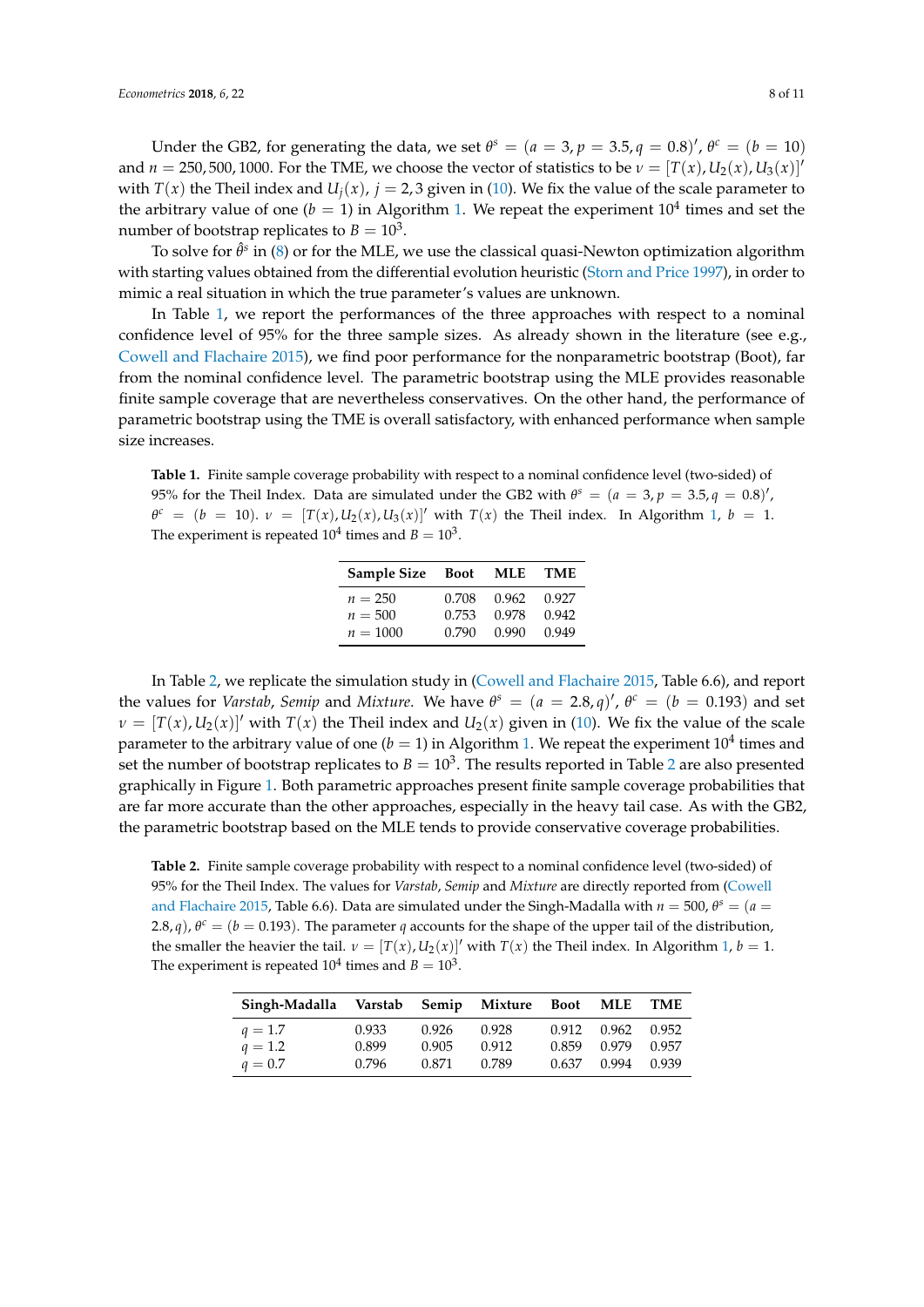<span id="page-8-1"></span>

**Figure 1.** Illustration of the coverage probabilities obtained over 10,000 Monte Carlo experiments for the GB2 (**a**) (see Table [1\)](#page-7-0) and the Singh-Madalla (**b**) (see Table [2\)](#page-7-1). Each color represents a different method. The shade area around each line is the 99.9% asymptotic confidence interval for proportion. The black line is the nominal confidence level of 95%.

# **5. Conclusions**

In this paper, we study the finite sample accuracy of confidence intervals built via parametric bootstrap. We also propose a GMM estimator, the TME, that targets the quantity of interest, namely the considered inequality index. Its primary advantage is that the scale parameter of the assumed parametric model does not need to be estimated to perform parametric bootstrap, since inequality measures are scale invariant. The theoretical result and the simulation study suggest that this feature provides an advantage over the parametric bootstrap using the MLE and also over other established simulation-based inferential methods.

As noted by an anonymous referee, an important point that has not been directly assessed is the specification robustness, i.e., the properties of the proposed method when the assumed general model is not the exact one. This point deserves more (formal) investigation that we leave for further research.

On the more practical side, although this study is limited to two income distributions and one inequality index, the methodology presented here can be extended to other settings in a relative straightforward manner. For example, it is possible to extend the TME to include trimmed inequality indices since it suffices to use the trimmed version of *T* in  $\nu$ . If trimming is done for robustness purposes as proposed in [Cowell and Victoria-Feser](#page-9-0) [\(2003\)](#page-9-0), then the other statistics in *ν*ˆ should also be robust (see also [Victoria-Feser](#page-10-22) [2000\)](#page-10-22). This is the case, for example, with trimmed moments.

**Author Contributions:** All authors contributed equally to the paper.

**Conflicts of Interest:** The authors declare no conflict of interest.

## <span id="page-8-0"></span>**Appendix A. Proof of Theorem [1](#page-5-1)**

**Proof.** Fix  $\theta_0^s$  in the interior of  $\Theta^s$ . Since  $\Theta^s$  is compact,  $\sup_{\theta^s \in \Theta^s} v(\theta^s)$  is bounded (see Theorem 4.15 in [Rudin](#page-10-23) [1976\)](#page-10-23). Since the mapping  $\theta \mapsto \nu$  is bijective,  $\nu(\theta^s) = 0$  only if  $\theta^s = \theta_0^s$ . The conditions for the consistency theorem of a GMM are satisfied (Theorem 2.6 in [Newey and McFadden](#page-10-24) [1994\)](#page-10-24) and  $\hat{\theta}^s$ converges in probability to  $\theta_0^s$ .

Now take an open neighborhood around  $\theta_0^s$ , say *B*. Instead of solving the quadratic form in [\(8\)](#page-3-2), it is equivalent to solve its derivative: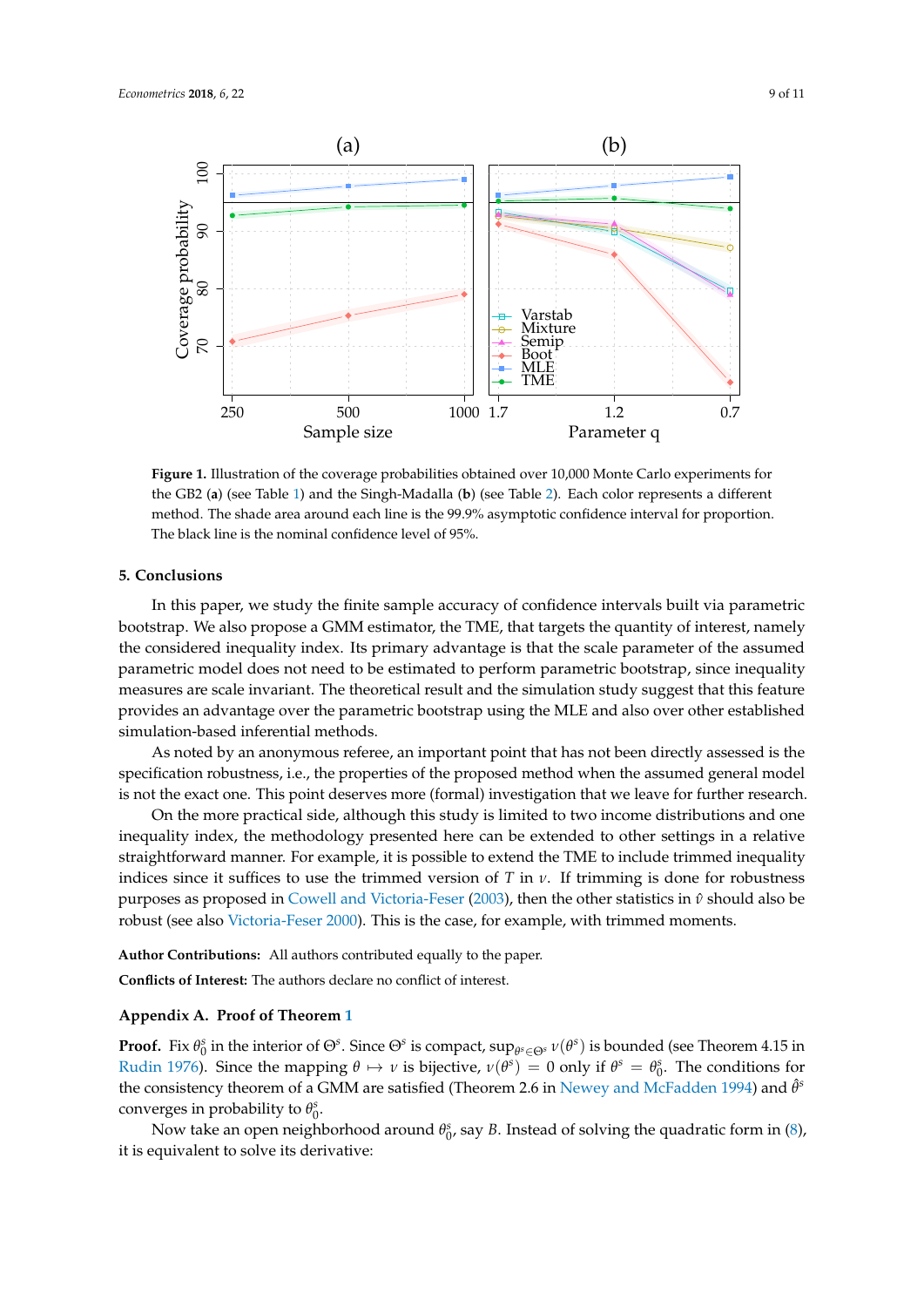$$
\hat{\theta}^s = \underset{\theta^s \in B}{\operatorname{argzero}} \, \dot{\nu}(\theta^s)' g(\theta^s), \quad g(\theta^s) = \hat{\nu}^s - \nu(\theta^s).
$$

By the delta method (see [Van der Vaart](#page-10-25) [\(1998\)](#page-10-25)), we have

<span id="page-9-15"></span>
$$
g(\hat{\theta}^s) - g(\theta_0^s) = \dot{\nu}(\theta_0^s) \cdot (\hat{\theta}^s - \theta_0^s) + o_p(\|\hat{\theta}^s - \theta_0^s\|).
$$
 (A1)

Since  $\hat{\theta}^s$  is consistent, the right-hand side element of [\(A1\)](#page-9-15) is  $o_p(1)$ . Now multiplying (A1) by  $\dot{v}(\hat{\theta}^s)'$  yields

$$
\dot{\nu}(\hat{\theta}^s)'g(\hat{\theta}^s) - \dot{\nu}(\hat{\theta}^s)'g(\theta_0^s) = \dot{\nu}(\hat{\theta}^s)' \dot{\nu}(\theta_0^s) \cdot (\hat{\theta}^s - \theta_0^s) + \dot{\nu}(\hat{\theta}^s)' o_p(1).
$$

By construction,  $\dot{v}(\hat{\theta}^s)'g(\hat{\theta}^s) = 0$ . By the continuity assumption on the mapping  $\theta \mapsto \dot{v}$ , the continuous mapping theorem applies (see [Van der Vaart](#page-10-25) [\(1998\)](#page-10-25)) so  $\dot{v}(\hat{\theta}^s) = \dot{v}(\theta_0^s) + o_p(1)$ . Next, multiplying by square-root *n* gives

$$
- \dot{\nu}(\theta_0^s)' n^{1/2} g(\theta_0^s) + o_p(1) = \dot{\nu}(\theta_0^s)' \dot{\nu}(\theta_0^s) \cdot n^{1/2} (\hat{\theta}^s - \theta_0^s) + o_p(1).
$$

The proof results from the central limit theorem on  $n^{1/2}g(\theta_0^s)$ , the invertibility of the derivative  $\dot{\nu}(\theta_0^s)$  and the Slutsky's lemma.

## **References**

- <span id="page-9-13"></span>Arvanitis, Stelios, and Antonis Demos. 2015. A class of indirect inference estimators: Higher-order asymptotics and approximate bias correction. *The Econometrics Journal* 18: 200–41.
- <span id="page-9-14"></span>Bandourian, Ripsy, James McDonald, and Robert S. Turley. 2002. A Comparison of Parametric Models of Income Distribution Across Countries and over Time. Available online: [http://www.lisdatacenter.org/wps/liswps/](http://www.lisdatacenter.org/wps/liswps/305.pdf) [305.pdf](http://www.lisdatacenter.org/wps/liswps/305.pdf) (accessed on 28 November 2017).
- <span id="page-9-9"></span>Beirlant, Jan, Goedele Dierckx, A. Guillou, and Catalin Stărică. 2002. On exponential representations of log-spacings of extreme order statistics. *Extremes* 5: 157–80.
- <span id="page-9-3"></span>Biewen, Martin. 2002. Bootstrap inference for inequality, mobility and poverty measurement. *Journal of Econometrics* 108: 317–42.
- <span id="page-9-4"></span>Cowell, Frank A., and Emmanuel Flachaire. 2007. Income distribution and inequality measurement: The problem of extreme values. *Journal of Econometrics* 141: 1044–72.
- <span id="page-9-2"></span>Cowell, Frank A., and Emmanuel Flachaire. 2015. Statistical Methods for Distributional Analysis. In *Handbook of Income Distribution*. Edited by François Bourguignon and Anthony B. Atkinson. Amsterdam: Elsevier, vol. 2, pp. 359–465.
- <span id="page-9-11"></span>Cowell, Frank A., and Maria-Pia Victoria-Feser. 1996. Robustness properties of inequality measures. *Econometrica* 64: 77–101.
- <span id="page-9-12"></span>Cowell, Frank A., and Maria-Pia Victoria-Feser. 2000. Distributional analysis: A robust approach. In *Putting Economics to Work, Volume in Honour of Michio Morishima*. Edited by Anthony Atkinson, Howard Glennerster and Nicholas Stern. London: STICERD.
- <span id="page-9-1"></span>Cowell, Frank A., and Maria-Pia Victoria-Feser. 2002. Welfare rankings in the presence of contaminated data. *Econometrica* 70: 1221–33.
- <span id="page-9-0"></span>Cowell, Frank A., and Maria-Pia Victoria-Feser. 2003. Distribution-free inference for welfare indices under complete and incomplete information. *Journal of Economic Inequality* 1: 191–219.
- <span id="page-9-10"></span>Dagum, Camilo. 1977. A new model of personal income distribution: Specification and estimation. *Economie Appliquée* 30: 413–36.
- <span id="page-9-8"></span>Danielsson, Jon, Lauredns de Haan, Liang Peng, and Casper G. de Vries. 2001. Using a bootstrap method to choose sample fraction in Tail index estimation. *Journal of Multivariate Analysis* 76: 226–48.
- <span id="page-9-5"></span>Davidson, Russell. 2009. Reliable inference for the Gini index. *Journal of Econometrics* 150: 30–40.
- <span id="page-9-6"></span>Davidson, Russell. 2010. Innis lecture: Inference on income distributions. *Canadian Journal of Economics* 43: 1122–48.
- <span id="page-9-7"></span>Davidson, Russell. 2012. Statistical inference in the presence of heavy tails. *Econometrics Journal* 15: 31–53.